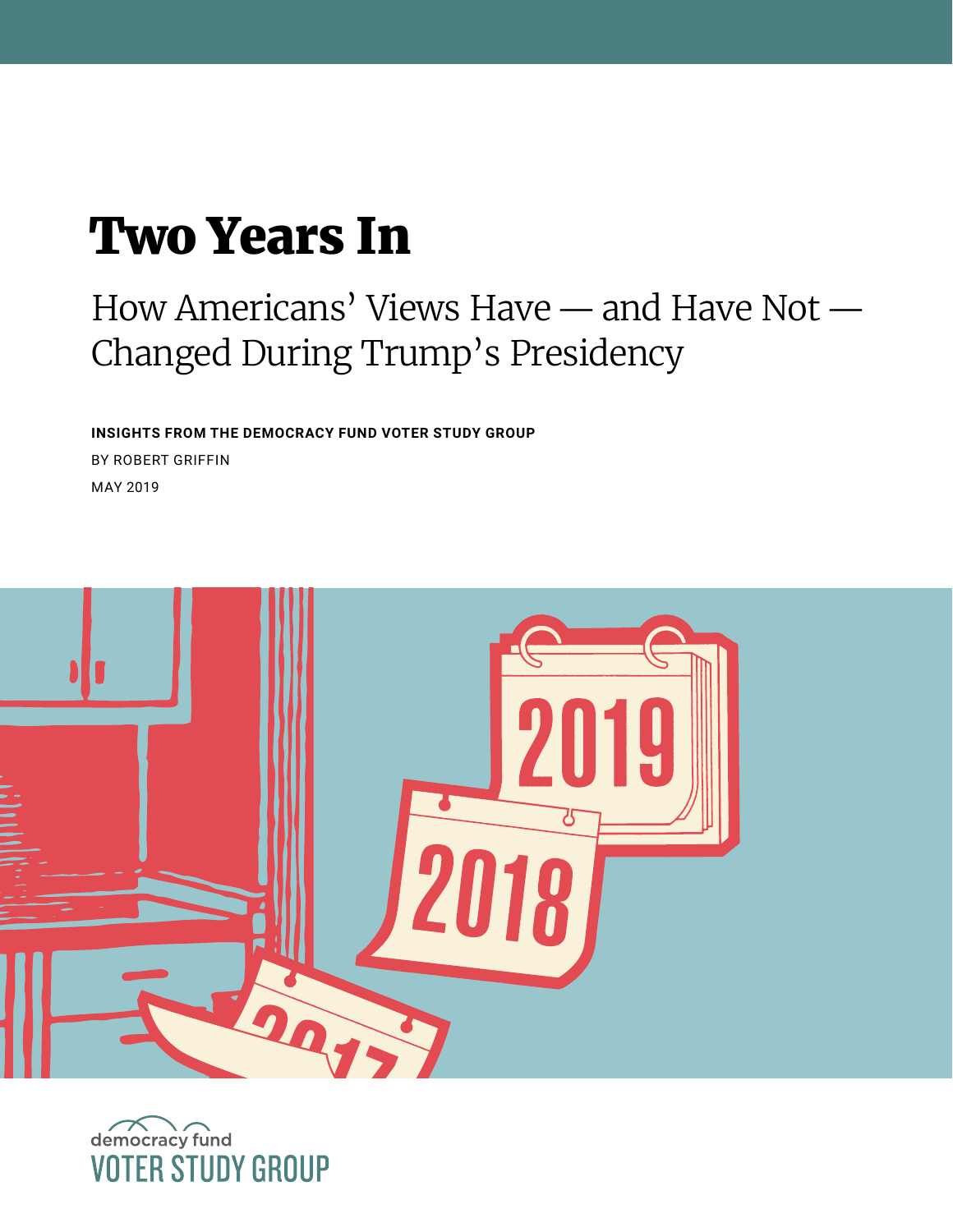#### **ABOUT THE PROJECT:**

The Democracy Fund Voter Study Group is a research collaboration of more than two dozen analysts and scholars from across the political spectrum examining and delivering insights on the evolving views of American voters.

As the 2016 presidential campaign unfolded, it became increasingly clear that the underlying values and beliefs driving voter decisions need to be better understood. To that end, the Voter Study Group sought not to achieve consensus, but to engage in discussion about how the views of the electorate are evolving and what the implications of those changes may be.

To learn more, visit [www.voterstudygroup.org](http://www.voterstudygroup.org).

#### **ABOUT THE SURVEY AND ANALYSIS:**

The 2019 VOTER Survey (Views of the Electorate Research Survey) was conducted in partnership with the survey firm YouGov. In total, 6,779 adults (age 18 and up) with internet access took the survey online between November 17, 2018 and January 7, 2019. Of these respondents, 5,948 were originally interviewed by YouGov in 2011–2012 as part of the 2012 Cooperative Campaign Analysis Project (CCAP), and then again in the December 2016 VOTER Survey. Of those individuals, 3,691 were interviewed in both the 2017 and 2018 VOTER Survey, 1,081 were interviewed in either the 2017 or 2018 VOTER Survey, and 1,176 were interviewed in neither.

The 2019 VOTER Survey also included 290 Hispanic respondents and 326 respondents ages 18 to 24 who were interviewed for the first time in the 2018 VOTER Survey. An additional 214 respondents — the vast majority of whom were Asian American — were interviewed for the first time.

#### **ABOUT THE AUTHOR:**

Robert Griffin is the Research Director, and a participating author, for the Democracy Fund Voter Study Group. Prior, Griffin was the Associate Director of Research at the Public Religion Research Institute, focusing on demographic change and American political behavior; and before that, he was Director of Quantitative Analysis at the Center for American Progress. He is the co-author and lead data analyst for the "States of Change" project.

*The Democracy Fund Voter Study Group project is made possible through support from Democracy Fund. The views and opinions in this paper are those of the authors and do not necessarily reflect the views and opinions of Democracy Fund, nor of all Voter Study Group participants. Find out more about Democracy Fund and why it supports this research at www.democracyfund.org.*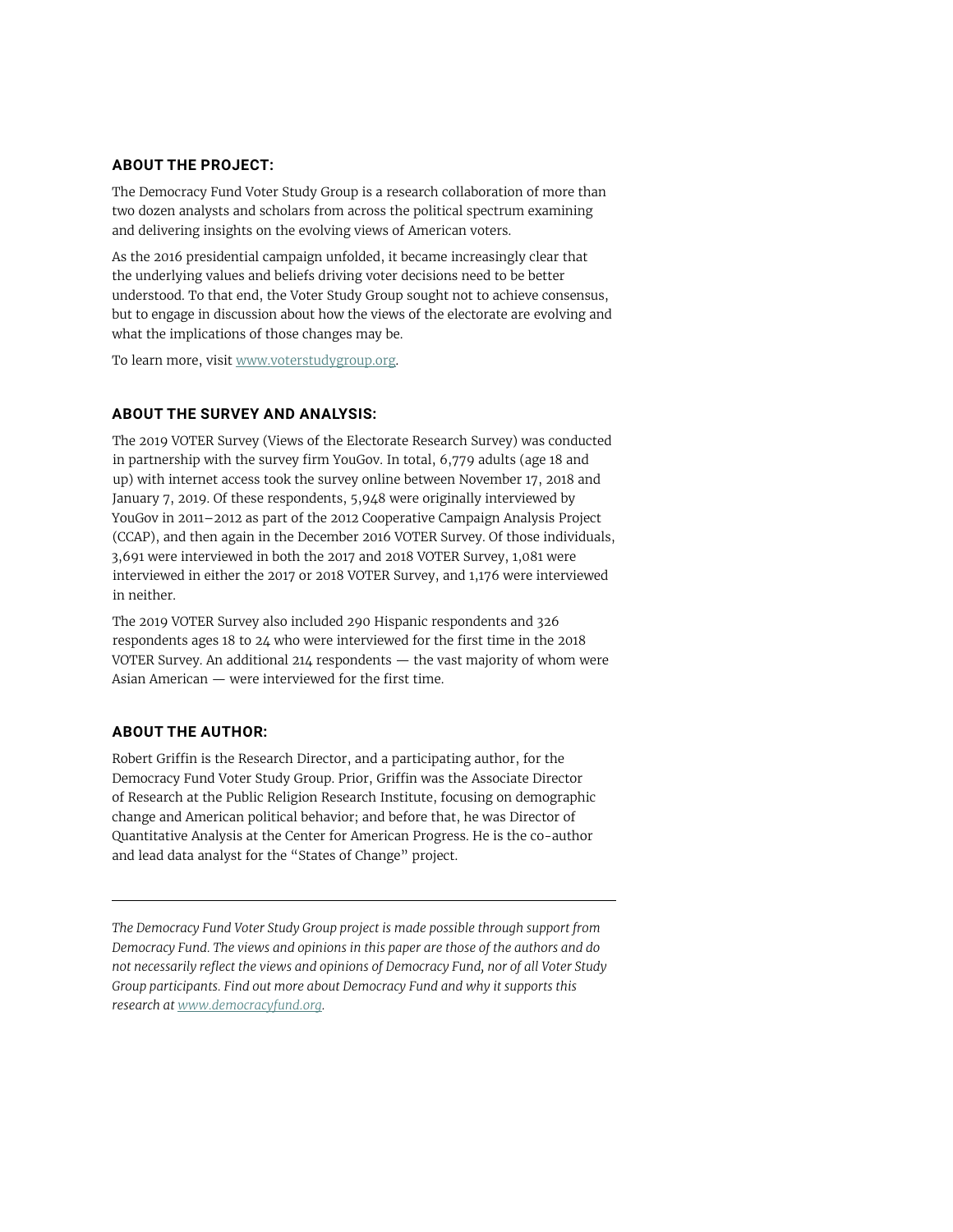#### **KEY FINDINGS**

- **•** President Trump's favorability ratings have been stable over his presidency. Just 15 percent of Americans have changed their view of him at some point in the last two years.
- **•** About half (49 percent) of Americans have at some point in the past two years expressed a favorable opinion of the president. While Trump's remarkably stable favorability numbers have often been cited as a "floor," these 49 percent of Americans might represent his "ceiling."
- **•** While a majority of Obama-Trump voters still have a favorable opinion of the president, no other voting group has shifted away from the president more in the last two years.
- **•** Americans are now more confident about the political and economic outlook of the nation — but this is mostly driven by rising optimism among Republicans.
- **•** Democrats and Republicans prioritize different issues and the partisan gap is largest on climate change.
- **•** Americans say that it is more important for the next president to have particular policy positions than particular demographic characteristics. For example, Americans say it's more important that the next president advocate for racial and ethnic minorities (69 percent) than that they are a person of color (19 percent).

 $\bf{M}$  ore than two years ago, Donald Trump's entry into American politics culminated with an unlikely Electoral College win and his inauguration as president. This Democracy Fund Voter Study Group brief gives an overview of how opinions have changed during this period and what voters are looking for in future candidates. It is based on the January 2019 VOTER Survey (Views of the Electorate Research Survey) of 6,779 Americans, most of whom had been surveyed previously as part of a longitudinal panel.

### **Americans More Optimistic About Direction of the Country, Though Large Split Between Partisans**

Overall, Americans are more optimistic about the direction of the country than they were directly after the 2016 presidential election. Since 2016, the VOTER Survey has asked questions that tap into Americans' views of the trajectory of the country, the country's economy, and their personal finances:

- **•** Would you say things in this country today are generally headed in the right direction or off on the wrong track?
- **•** Overall, do you think the economy is getting better or worse?
- **•** Would you say that you and your family are better off financially, about the same, or worse off financially than a year ago?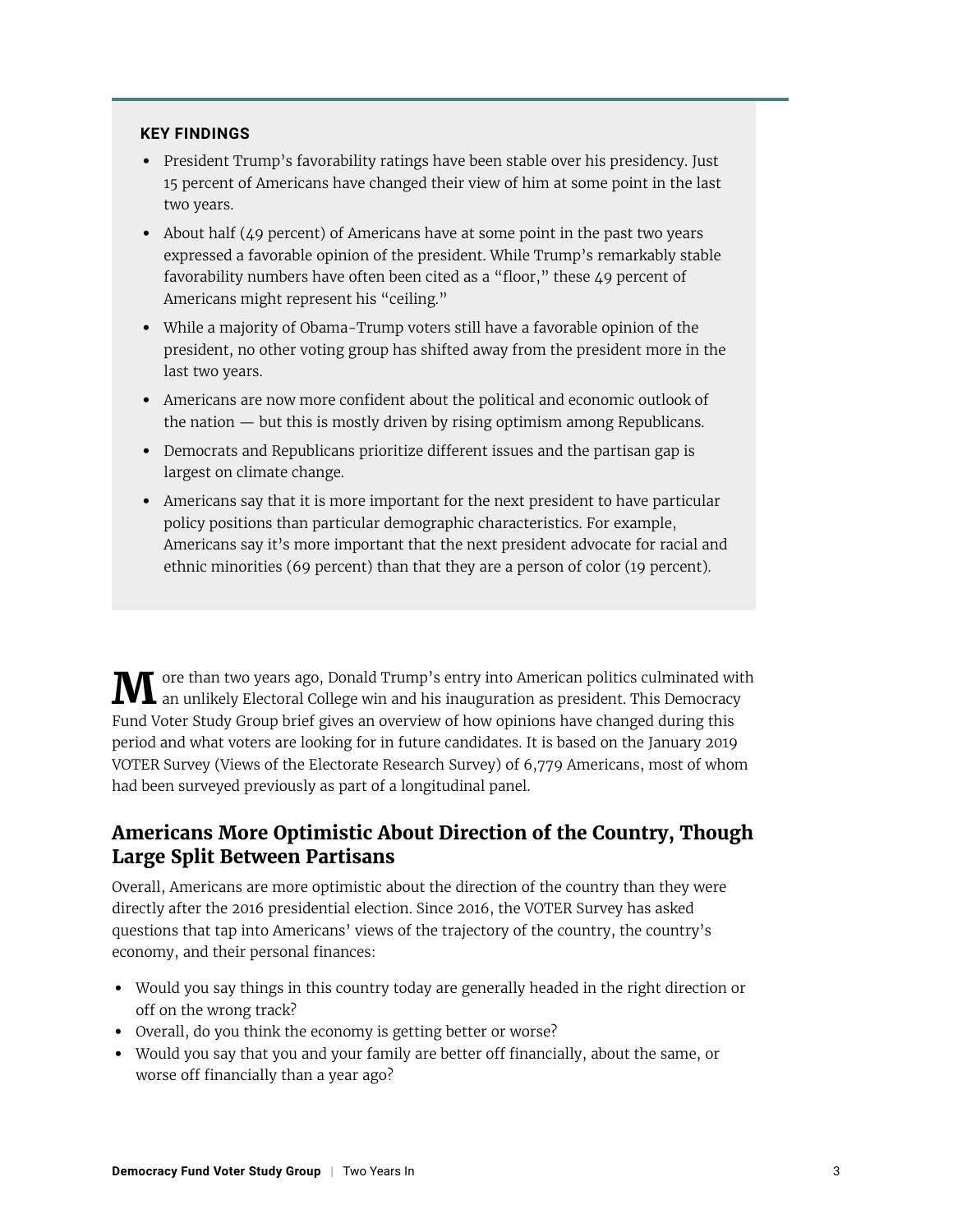On all three questions, Americans are now more likely to respond positively than they were in the December 2016 VOTER Survey. Americans today are now more likely to say that the country is on the right track (22 percent in 2016 vs. 35 percent in 2019), that the economy is getting better (24 percent vs. 33 percent), and that their family is better off financially than it was a year ago (17 percent vs. 24 percent).

However, this uptick conceals the separate trajectories for Republicans and Democrats. Consistent with previous political science research, partisanship has strongly affected how Americans' views have evolved over the past two years. Americans who share the party of the president are more likely to respond positively to these questions than those who are of the opposite party.<sup>i</sup>

Compared to December 2016, Republicans are much more likely to say the country is headed in the right direction (20 percent in 2016 vs. 68 percent in 2019), that the economy is getter better (15 percent vs. 65 percent), and that their family is better off financially (12 percent vs. 39 percent).<sup>1</sup> While the majority of these shifts occurred between the December 2016 and July 2017 VOTER Surveys, the number of Republicans giving a positive response has continued to increase since July 2017.





Source: Voter Study Group — 2016, 2017, 2018, and 2019 VOTER Surveys.

<sup>1</sup> Throughout this report, "Republicans" and "Democrats" refers to those who identify with the party as well as Independents who say they lean towards that particular party.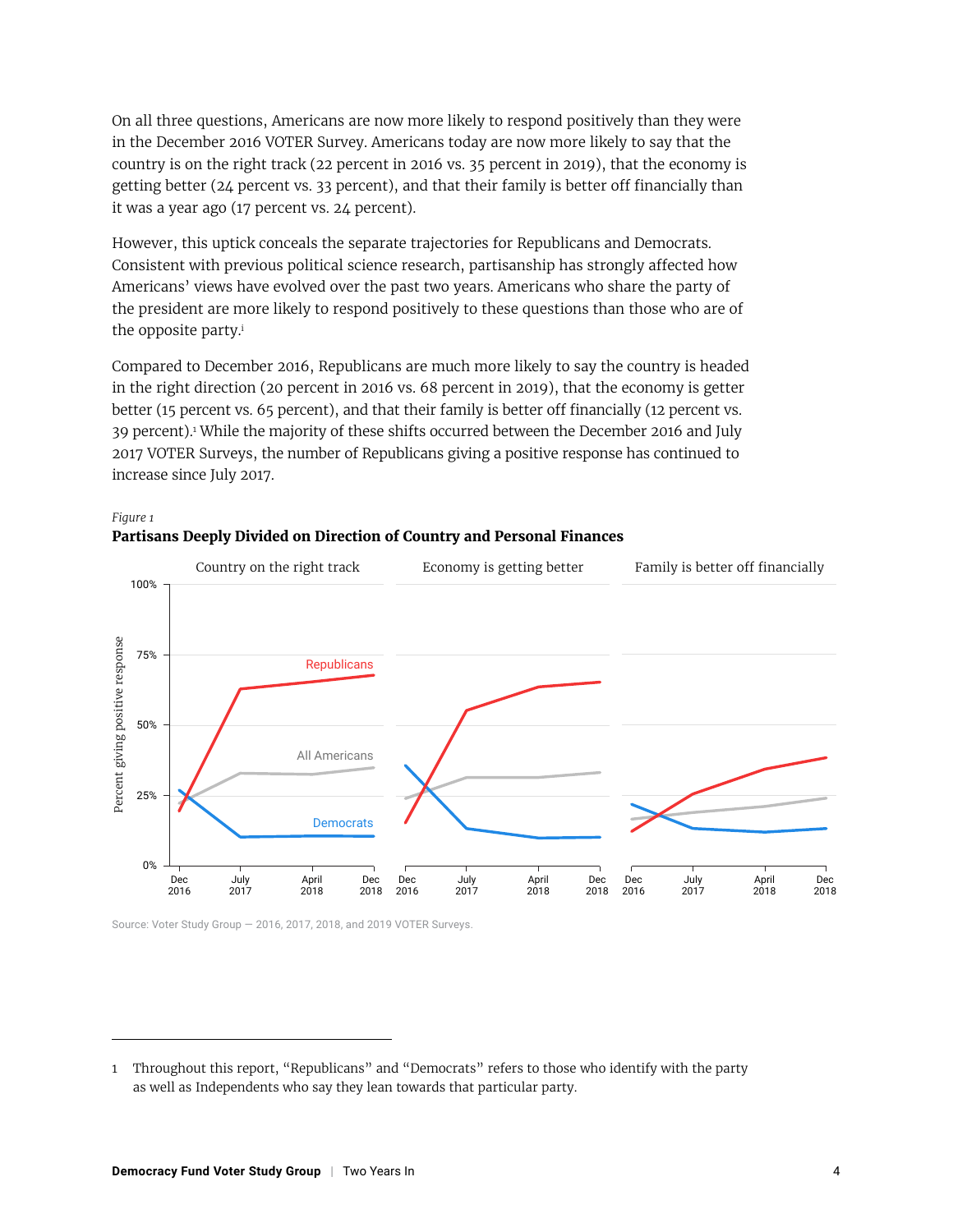By contrast, Democratic evaluations have become more pessimistic — with fewer saying that the country is headed in the right direction (27 percent in 2016 vs. 11 percent in 2019), that the economy is getting better (36 percent vs. 10 percent), and that their family is better off financially (22 percent vs. 13 percent).

Notably, these Democratic assessments have been relatively stable since July 2017 despite a growing economy and falling unemployment rates. This is consistent with other research that suggests that other assessments like presidential approval have become untethered from the country's economic condition.<sup>ii</sup>

The views of independents during this period mirror those of all Americans, but are slightly more pessimistic overall. They are now more likely to say that the country is on the right track (17 percent in 2016 vs. 31 percent in 2019), that the economy is getting better (14 percent vs. 27 percent), and that their family is better off financially than it was a year ago (13 percent vs. 23 percent).

#### **Americans Today Feel More Negatively Towards Politics**

Americans are more likely to report negative emotions when they think about politics these days. Almost three-quarters (74 percent) say they feel disgusted, while more than half report feeling angry (65 percent), sad (60 percent), or anxious (56 percent). By contrast, nearly one-third (30 percent) say they feel hopeful when they think about politics and just 22 percent say they feel enthusiastic.<sup>2</sup>

This negative orientation cuts across partisan lines. Both Democrats and Republicans are more likely to report feeling disgusted (80 percent of Democrats and 68 percent of Republicans), angry ( $74$  percent and 58 percent), sad (69 percent and 53 percent), and anxious (67 percent and 45 percent) than they are to report feeling hopeful (25 percent and 39 percent) or enthusiastic (19 percent and 28 percent). To the extent that there are differences, they mirror the gaps in partisan economic evaluations — with Republicans being more likely to report positive emotions and Democrats being more likely to report negative emotions.

<sup>2</sup> Respondents were asked about these emotions on a scale of 1 ("do not feel at all") to 7 ("feel very strongly"). In this section, we report on the percent of people answering 5 or higher.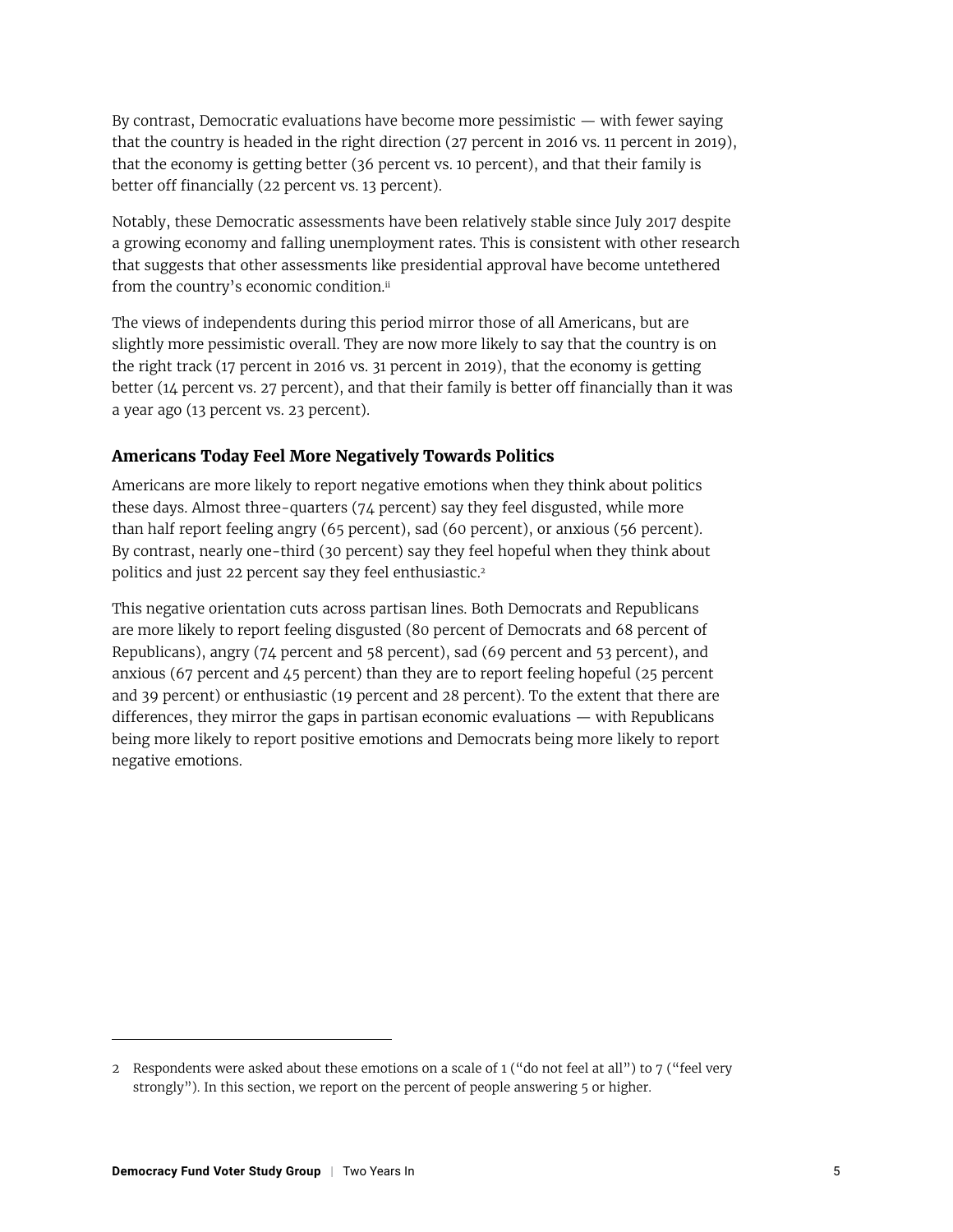# **Democrats and Republicans Hold Deeply Divided Views on Prioritization of Issues**

In 2019, the VOTER Survey asked Americans how important the following issues were to them:

- 
- 
- 
- 
- 
- 
- 
- 
- **•** Crime **•** Family and medical leave **•** Poverty
- **•** Economy **•** Health care **•** Taxes
- **•** Immigration **•** Money in politics **•** Medicare
- **•** Environment **•** Climate change **•** Abortion
	-
- **•** Terrorism **•** Infrastructure investment **•** Racial equality
	-
- **•** Education **•** Budget deficit
- 
- 
- 
- 
- **•** Religious liberty **•** Social Security **•** Size of government
	-
- **•** Gay rights **•** Jobs **•** Gender equality

In the aftermath of the 2018 midterm elections, Americans were more likely to say that health care (69 percent), the economy (68 percent), jobs (63 percent), Social Security (63 percent), and education (60 percent) were very important issues. By contrast, they were less likely to prioritize abortion (41 percent), gender equality (39 percent), the size of government (37 percent), family and medical leave (37 percent), and gay rights (25 percent). (See Appendix for a full list of results.)

*Figure 2* 

#### **Partisans Differ on the Importance of Many Issues**



Source: Voter Study Group — 2019 VOTER Survey.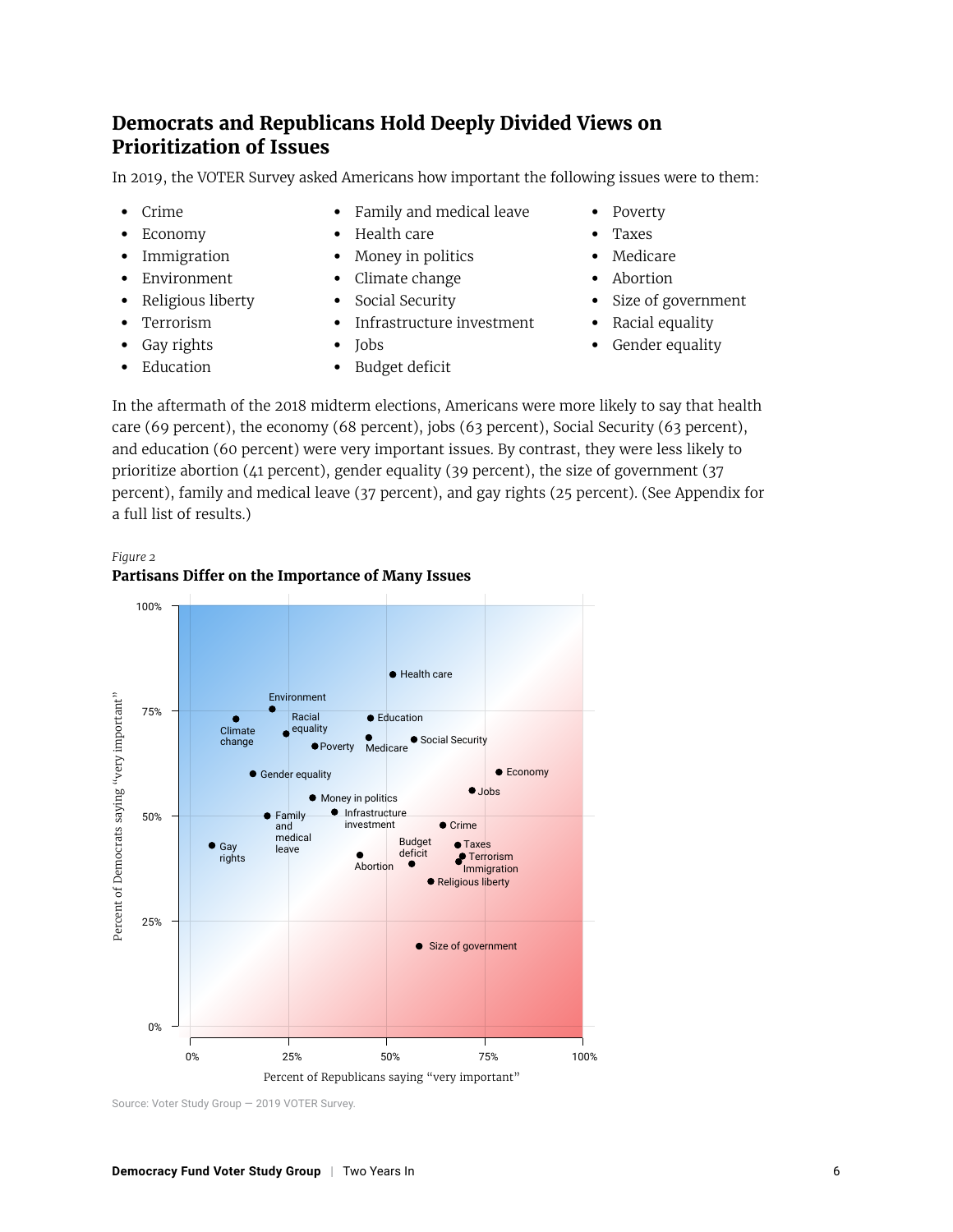There are deep divides on how partisans prioritize issues. Consistent with other research, the largest partisan divide is around climate change.<sup>iii</sup> While almost three-quarters (73 percent) of Democrats say climate change is "very important," just 12 percent of Republicans share that sentiment.

Democrats are also notably more likely than Republicans to prioritize the environment (75 percent vs. 21 percent), racial equality (69 percent vs. 24 percent), gender equality (60 percent vs. 16 percent), gay rights (43 percent vs. 6 percent), poverty (67 percent vs. 32 percent), health care (84 percent vs. 52 percent), family and medical leave (50 percent vs. 20 percent), and education (73 percent vs. 46 percent).

By contrast, Republicans are more likely than Democrats to prioritize the size of government (58 percent vs. 19 percent), immigration (68 percent vs. 39 percent), terrorism (69 percent vs. 40 percent), religious liberty (61 percent vs. 34 percent), and taxes (68 percent vs. 43 percent). (See Appendix for a full list of results.)

Independents generally prioritize these issues at levels somewhere between Democrats and Republicans.3 However, issue-by-issue they are sometimes significantly closer to one group of partisans. Their prioritization of religious liberty, terrorism, immigration, and the economy is more like Democrats, while their prioritization of racial equality, gender equality, gay rights, and poverty is more like Republicans.

<sup>3</sup> The only exception to this is abortion, where both Democrats and Republicans are more likely to prioritize this issue than independents. See Appendix for full results.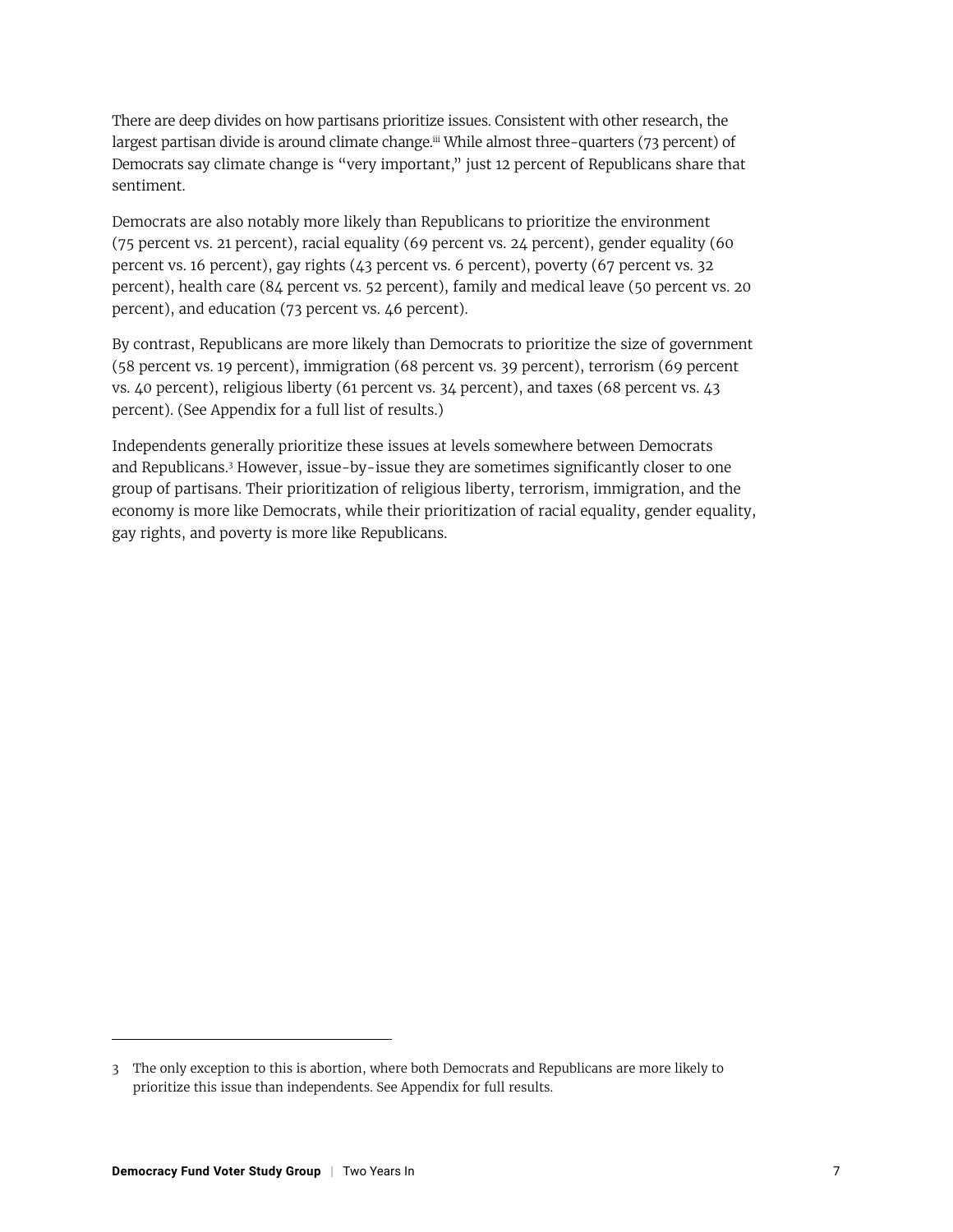#### **Broadly the Same Prioritization of Issues in 2019 as in 2016**

The questions about issue importance were also asked in the 2016 VOTER Survey. By and large, Americans' prioritization of issues looks roughly the same in 2019 as it did just after the 2016 presidential election.

That said, there have been relative increases and drops in the importance of some issues.<sup>4</sup> Compared to 2016, Americans are now less likely to say that the economy (74 percent in 2016 vs. 68 percent in 2019) and jobs (69 percent vs. 63 percent) are "very important" issues. By contrast, Americans are now more likely to say that immigration (45 percent vs. 51 percent), the environment (42 percent vs. 51 percent), infrastructure investment (40 percent vs. 45 percent), racial equality (38 percent vs. 48 percent), climate change (37 percent vs. 45 percent), and gender equality (34 percent vs. 39 percent) are "very important" issues.

These shifts were not the same for Democrats and Republicans. Even prior to a Green New Deal resolution being introduced in early February 2019, Democrats had already shifted on environmental issues. Compared to 2016, Democrats are now more likely to say that environmental issues (65 percent vs. 75 percent) and climate change (63 percent vs. 73 percent) are "very important." Democrats also became more likely to prioritize health care (79 percent vs. 84 percent), education (68 percent vs. 73 percent), and the budget deficit (31 percent vs. 39 percent).

Democrats and Republicans are both now more likely to say that immigration and racial equality are more important issues than they were two years ago.

Compared to 2016, Democrats are now less likely to say the economy (71 percent vs. 60 percent) and jobs (66 percent vs. 56 percent) are "very important issues." Among Republicans, terrorism (75 percent vs. 69 percent), the budget deficit (68 percent vs. 56 percent), health care (63 percent vs. 52 percent), and Social Security (62 percent vs. 57 percent) are now seen as less important.

# **Favorability Towards President Trump Remains Underwater**

Despite a growing and healthy economy, more than half (56 percent) of Americans say they have an "unfavorable" opinion of the president. Just 4 in 10 (40 percent) report a "favorable" opinion. These numbers have only changed slightly since the 2016 VOTER Survey, when 52 percent held an "unfavorable" opinion and 44 percent held a "favorable" opinion.

Notably, there are now almost twice as many Americans with a "very unfavorable" opinion of the president than there are those with a "very favorable" opinion (49 percent vs. 25 percent).

Today, the overwhelming majority (92 percent) of Democrats have an "unfavorable" opinion of President Trump while a similar number (86 percent) of Republicans have a "favorable" opinion. If anything, partisan opinions have only solidified since 2016, when 88 percent of Democrats held an "unfavorable" view and 82 percent of Republicans held a "favorable" view. Although independents are more balanced in their judgment of the president, they have a

<sup>4</sup> This section focuses on changes that are both statistically significant and substantive. "Substantive" here being a shift of five percentage points or more.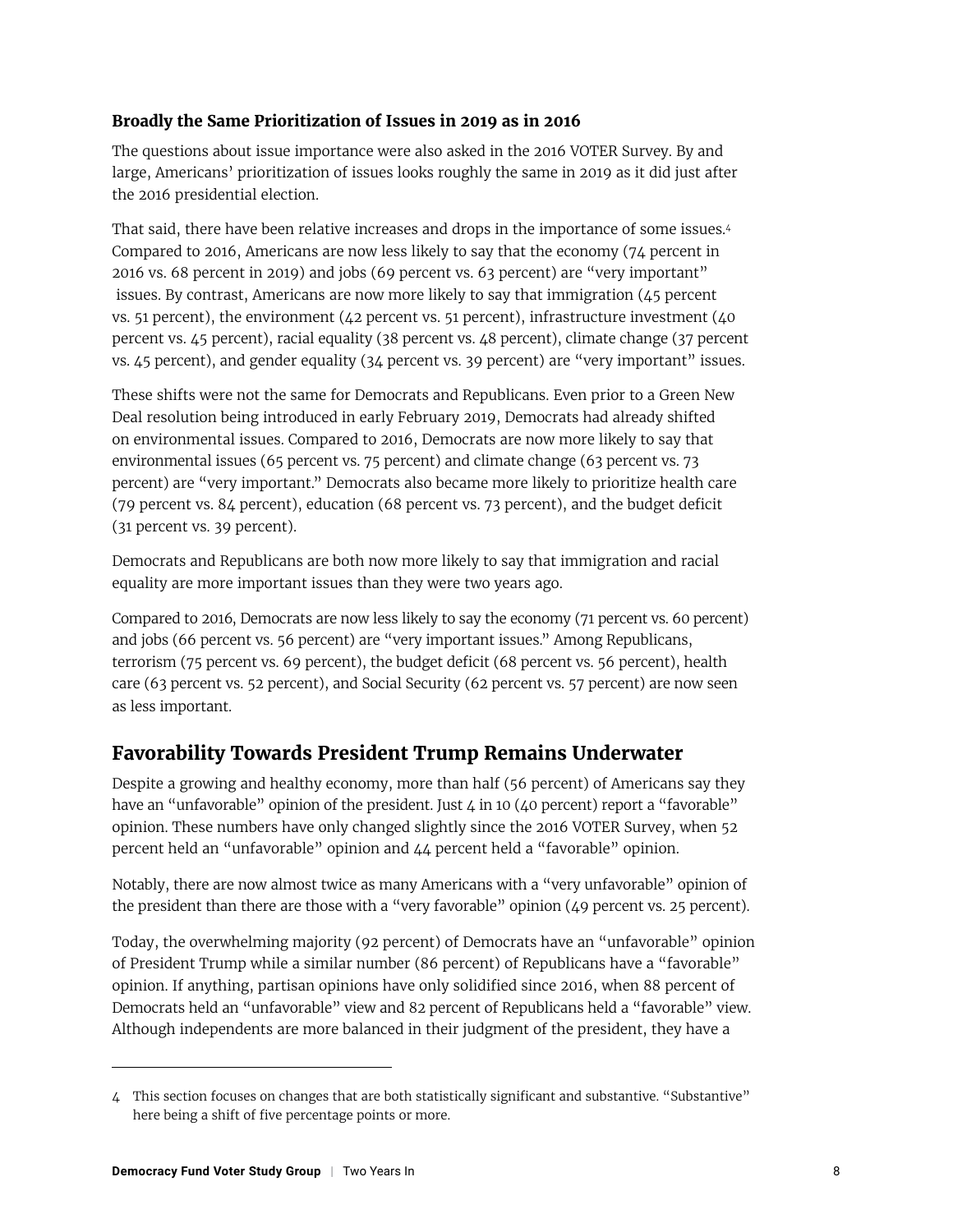more "unfavorable" opinion of him as of the 2019 VOTER Survey (51 percent) than they did in 2016 (45 percent).

Even among partisans, positive views of President Trump are softer than negative views. Democrats are much more likely to have a "very unfavorable" opinion of the president than Republicans are to have a "very favorable" opinion (86 percent vs. 56 percent).

As has been noted throughout his presidency, sentiments towards President Trump seem remarkably stable given the often tumultuous nature of his time in office. One open question is how much of this stability comes from consistent coalitions of people holding the same opinion of President Trump over time versus shifting coalitions where gains and losses with different groups are roughly balanced.

Using data from past waves of the VOTER Survey, it is clear that the overwhelming majority (85 percent) of Americans have consistently held the same view about President Trump over the last two years. Since the 2016 presidential election, almost half (48 percent) of Americans have had a consistently "unfavorable" view of President Trump. By contrast, just over onethird (36 percent) have had a consistently "favorable" opinion of the president. Only 15 percent of Americans have changed their view at some point — having some combination of "favorable" views or "unfavorable" views, or saying they "didn't know" over this time period.



**Most Americans Have Not Changed Their Minds About Trump** 

*Figure 3* 

Source: Voter Study Group — 2016, 2017, 2018, and 2019 VOTER Surveys.

Overall, just about half (49 percent) of Americans have at some point in the past two years expressed a favorable opinion of the president. While President Trump's remarkably stable approval and favorability numbers have often been cited as a "floor," these 49 percent of Americans might represent his "ceiling." Assuming that President Trump was able to regain a favorable rating from every American who had previously offered a positive opinion of him in the last two years, this would still only represent about half of Americans.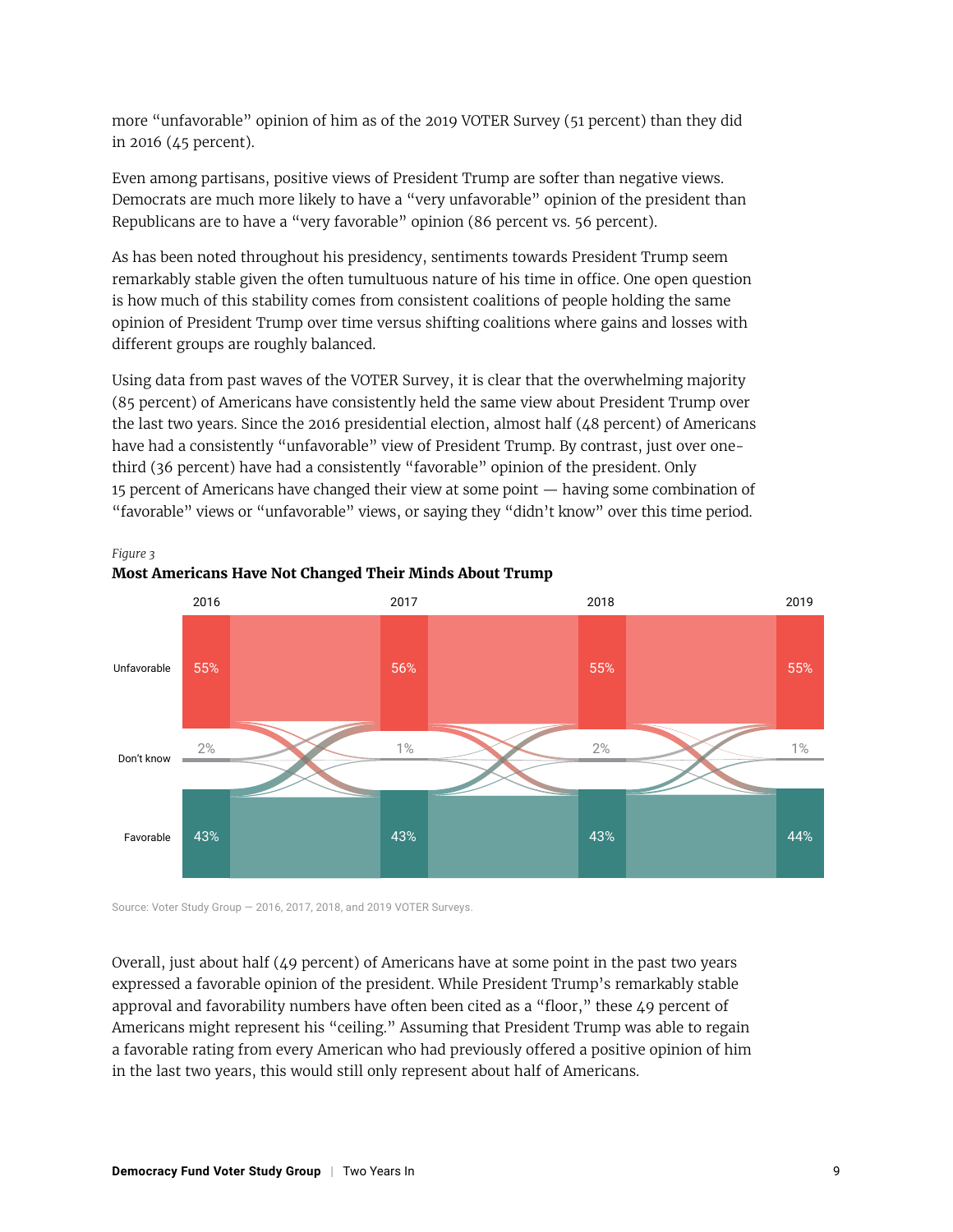#### **Obama-Trump Voters Less Supportive of Trump Since 2016**

Americans' voting behavior in the past two presidential elections also provides a useful lens for understanding shifts in President Trump's favorability.

Today, an overwhelming majority (93 percent) of people who voted for Sen. Mitt Romney in 2012 and Trump in 2016 and two-thirds of Obama-Trump voters (66 percent) have a "favorable" opinion of the president. By contrast, just 38 percent of Romney-third-party voters and 15 percent of Obama-thirdparty voters share this sentiment. Just 6 percent of Romney-Clinton and 2 percent of Obama-Clinton voters have a "favorable" view of President Trump.

Only Obama-Trump voters have had a significant change in their view of President Trump over the last two years. In the 2016 VOTER Survey, more than 8 in 10 (85 percent) Obama-Trump voters held a "favorable" view of the president — 19 percentage points higher than in 2019 (66 percent). Even small movement among these voters — who represented 5 percent of voters in  $2016$  — may prove significant heading into the 2020 presidential election.iv Obama-Trump voters are also disproportionately white, non-college educated and, as a result, are likely to be well distributed geographically for the purpose of electoral impact.

All other shifts among voting groups are not statistically significant.

#### *Figure 4*  **President Trump now Less Popular Among Obama-Trump Voters**



Source: Voter Study Group — 2016 and 2019 VOTER Surveys.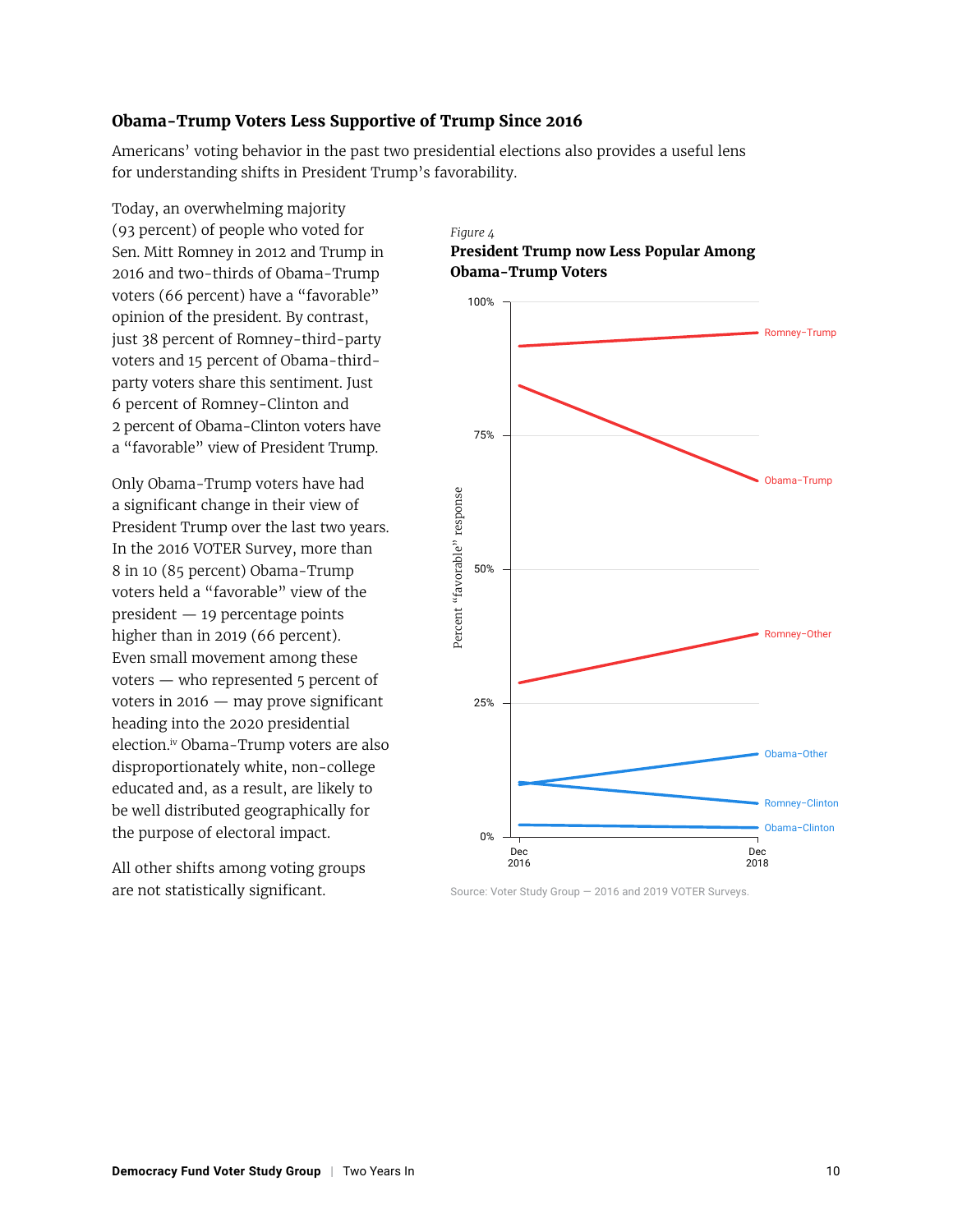# **What Voters Want in the Next President**

With the 2018 midterm elections completed and the 2020 presidential primary season already beginning, we asked Americans if it is important that the next president have certain characteristics. Generally, respondents cared more about the policy positions of presidential candidates than their demographic characteristics or social identities.

Overwhelming majorities think it is "important" that the next president support economic policies that help ordinary Americans (96 percent), fight for the values they believe in (91 percent), and seek compromise so that things get done (84 percent). About two-thirds (69 percent) say that it is "important" that they advocate for racial and ethnic minorities in this country.

By contrast, Americans do not think it is as important that the next president have particular demographic characteristics. About  $\mu$  in 10 (39 percent) say it is "important" that the next president is Christian, while about a quarter say it is "important" that she is a woman (24 percent), or that he or she is married (24 percent). Just 19 percent of Americans think it is important that the next president is a person of color.

Partisans are generally divided over the importance of these presidential characteristics. While an overwhelming majority (91 percent) of Democrats say that it is "important" that the next president advocates for racial and ethnic minorities, just under half (44 percent) of Republicans share this sentiment. Additionally, Democrats are about five times more likely than Republicans to say that it is "important" that the next president is a woman (38 percent vs. 8 percent) or a person of color (30 percent vs. 6 percent). Though overwhelming majorities of Democrats and Republicans say that the next president should compromise so that things get done, Democrats are still somewhat more likely than Republicans to express that sentiment (89 percent vs. 79 percent).

By contrast, Republicans are more likely than Democrats to say it is "important" that the next president be Christian (61 percent vs. 24 percent) or married (30 percent vs. 19 percent).

Republicans and Democrats are almost equally as likely to say that it is "important" that the next president support economic policies that help ordinary Americans (97 percent vs. 96 percent) and fight for values they believe in (93 percent vs. 92 percent).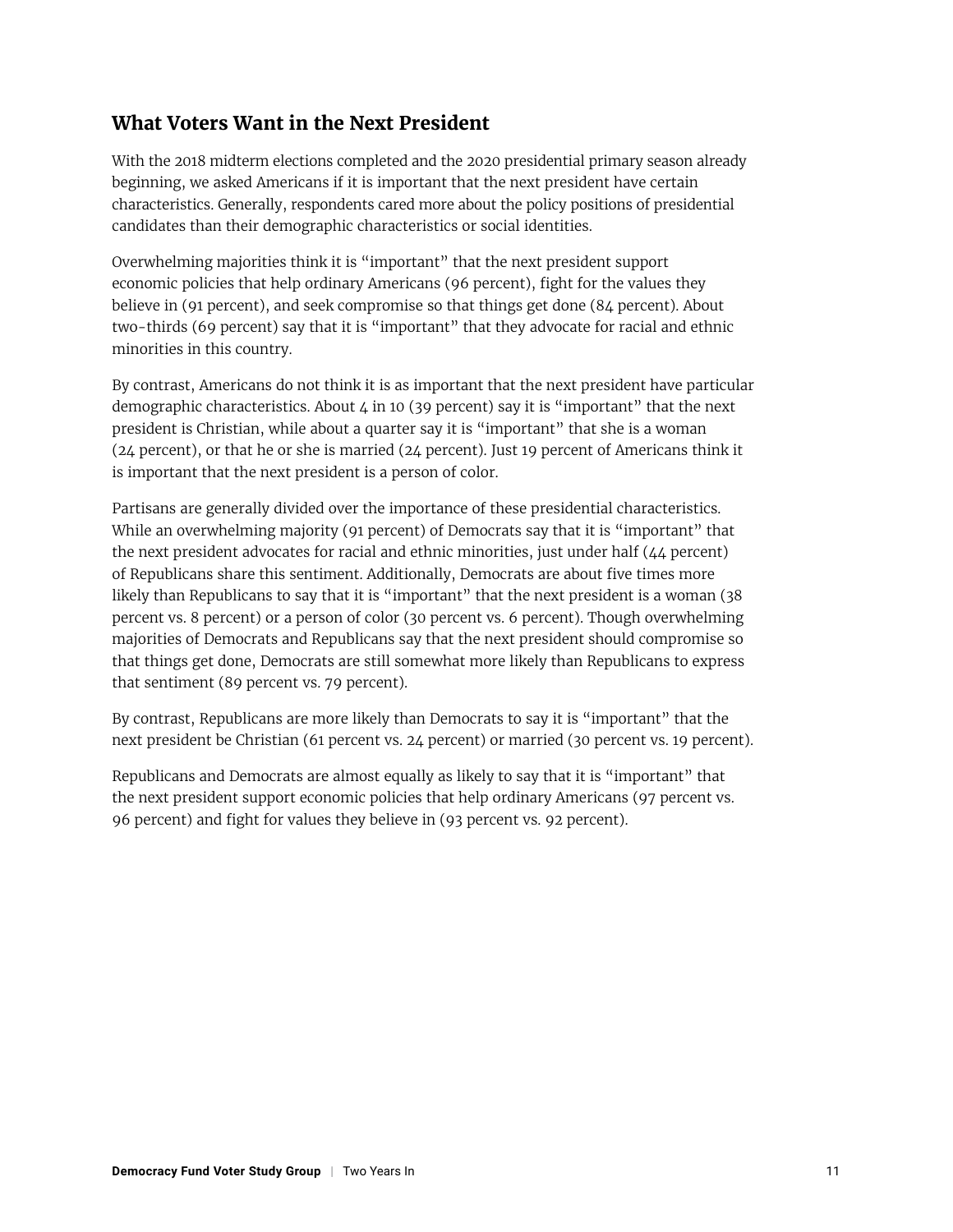#### *Figure 5*

#### **Notable Partisan Divide on Importance of Presidential Positions and Characteristics**

*How important is it for the next president to have each of the following characteristics?*



Source: Voter Study Group — 2019 VOTER Survey.

There are also notable demographic divides on some of these characteristics. Women are more likely than men to say that it is "important" that the next president is a woman (29 percent vs. 20 percent). This nine percentage point gender gap is notably smaller than the divide between Democrats and Republicans (30 percentage points). Among Democrats, women are somewhat more likely to express this sentiment  $(41)$  percent vs. 33 percent), while among Republicans this gender gap is much smaller (9 percent vs. 6 percent).

When it comes to the 2020 presidential race, black Americans are more likely than any other racial or ethnic group to say it is "important" that the next president be a person of color. While almost  $4$  in 10 (39 percent) black Americans express this sentiment, only about a quarter of Hispanic (26 percent) and Asian (26 percent) Americans say the same. Just 14 percent of white Americans say that it is "important" that the next president is a person of color.

There are also significant religious divides on the importance of a Christian president. More than three-quarters (76 percent) of white evangelical Protestants and almost two-thirds (63 percent) of black Protestants say it is "important" that the next president is Christian. This is notably higher than the number of Mormons  $(46$  percent), Catholics  $(44$  percent), white mainline Protestants (37 percent), religiously unaffiliated Americans (16 percent), and Jews (5 percent) who say the same.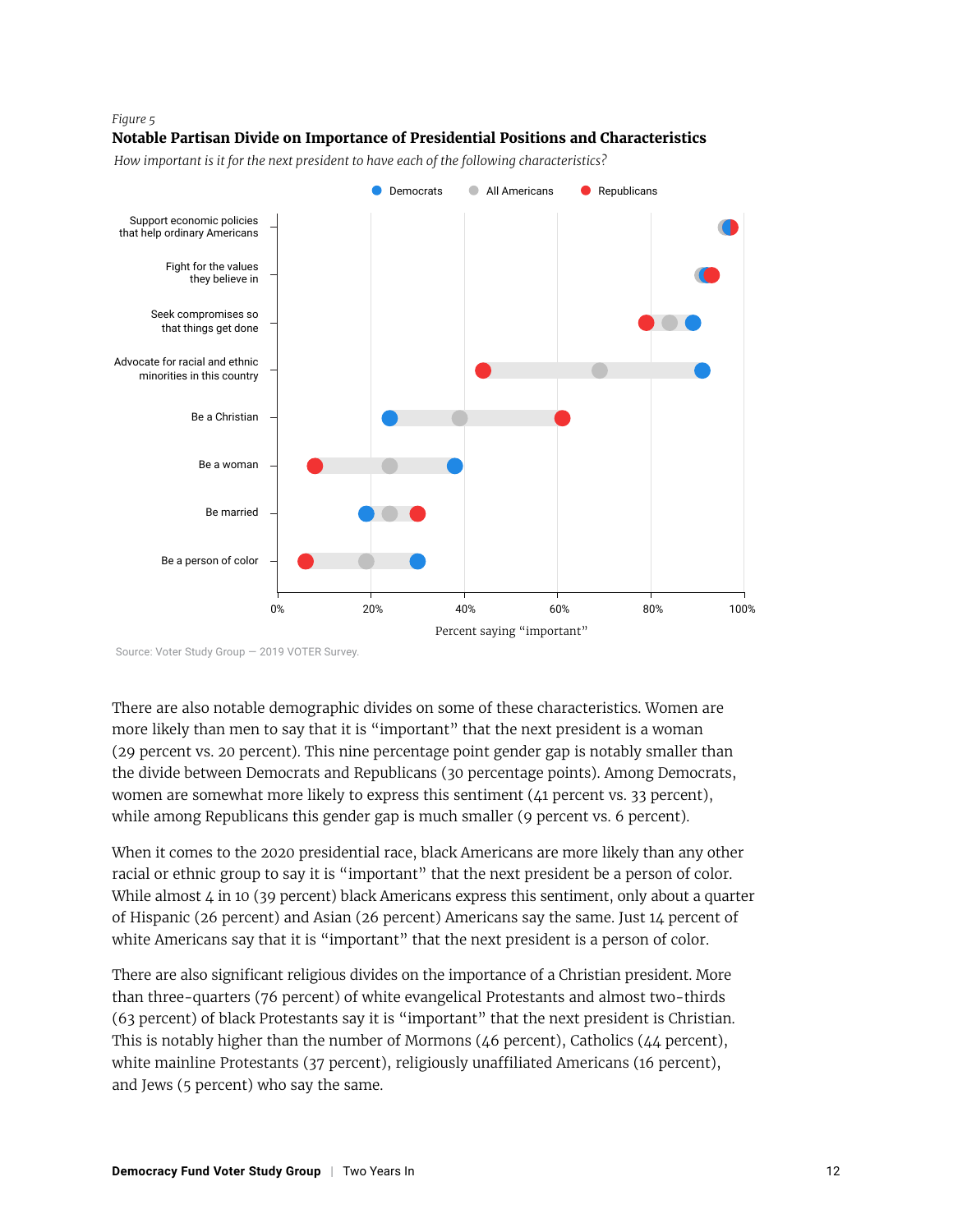# **Appendix**

#### *Table A1*

#### **Issue Importance, 2016 VOTER Survey vs. 2019 VOTER Survey**

*Percent responding issue is "very important"*

|                           | <b>ALL AMERICANS</b> |      | <b>DEMOCRATS</b> |      | <b>INDEPENDENTS</b> |      | <b>REPUBLICANS</b> |      |
|---------------------------|----------------------|------|------------------|------|---------------------|------|--------------------|------|
|                           | 2016                 | 2019 | 2016             | 2019 | 2016                | 2019 | 2016               | 2019 |
| Crime                     | 56%                  | 55%  | 50%              | 48%  | 49%                 | 52%  | 66%                | 64%  |
| Economy                   | 74%                  | 68%  | 71%              | 60%  | 69%                 | 64%  | 78%                | 79%  |
| Immigration               | 45%                  | 51%  | 34%              | 39%  | 41%                 | 48%  | 58%                | 68%  |
| Environment               | 42%                  | 51%  | 65%              | 75%  | 36%                 | 46%  | 18%                | 21%  |
| Religious liberty         | 47%                  | 45%  | 39%              | 34%  | 41%                 | 40%  | 59%                | 61%  |
| Terrorism                 | 57%                  | 52%  | 44%              | 40%  | 48%                 | 47%  | 75%                | 69%  |
| Gay rights                | 24%                  | 25%  | 40%              | 43%  | 18%                 | 19%  | 8%                 | 6%   |
| Education                 | 57%                  | 60%  | 68%              | 73%  | 51%                 | 56%  | 47%                | 46%  |
| Family and medical leave  | 34%                  | 37%  | 46%              | 50%  | 32%                 | 36%  | 21%                | 20%  |
| Health care               | 69%                  | 69%  | 79%              | 84%  | 59%                 | 64%  | 63%                | 52%  |
| Money in politics         | 43%                  | 44%  | 50%              | 54%  | 43%                 | 42%  | 34%                | 31%  |
| Climate change            | 37%                  | 45%  | 63%              | 73%  | 32%                 | 40%  | 11%                | 12%  |
| Social Security           | 63%                  | 63%  | 66%              | 68%  | 59%                 | 59%  | 62%                | 57%  |
| Infrastructure investment | 40%                  | 45%  | 47%              | 51%  | 39%                 | 45%  | 33%                | 37%  |
| Jobs                      | 69%                  | 63%  | 66%              | 56%  | 65%                 | 63%  | 74%                | 72%  |
| Budget deficit            | 49%                  | 46%  | 31%              | 39%  | 53%                 | 44%  | 68%                | 56%  |
| Poverty                   | 50%                  | 50%  | 67%              | 67%  | 43%                 | 44%  | 34%                | 32%  |
| Taxes                     | 55%                  | 54%  | 46%              | 43%  | 57%                 | 53%  | 65%                | 68%  |
| Medicare                  | 56%                  | 58%  | 66%              | 69%  | 48%                 | 55%  | 50%                | 45%  |
| Abortion                  | 37%                  | 41%  | 39%              | 41%  | 29%                 | 37%  | 39%                | 43%  |
| Size of government        | 39%                  | 37%  | 18%              | 19%  | 44%                 | 39%  | 61%                | 58%  |
| Racial equality           | 38%                  | 48%  | 60%              | 69%  | 27%                 | 38%  | 18%                | 24%  |
| Gender equality           | 34%                  | 39%  | 56%              | 60%  | 26%                 | 30%  | 13%                | 16%  |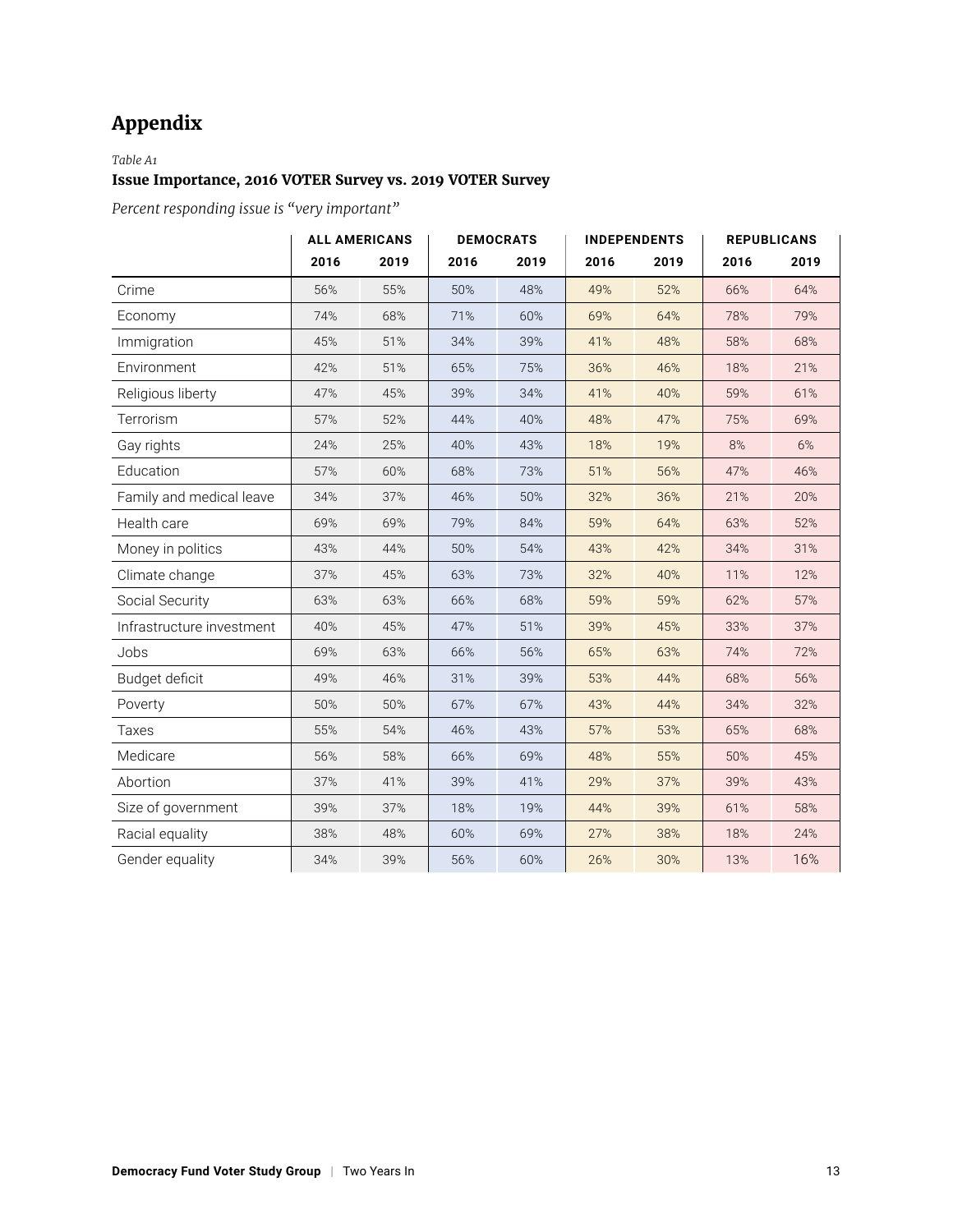## **Endnotes**

- i Larry Bartels, "Beyond the Running Tally: Partisan Bias in Political Perceptions," *Political Behavior,* Vol. 24, No. 2, pp. 117-150, June 2002. Available at: [https://www.uvm.edu/~dguber/POLS234/](https://www.uvm.edu/~dguber/POLS234/articles/bartels.pdf) [articles/bartels.pdf](https://www.uvm.edu/~dguber/POLS234/articles/bartels.pdf).
- ii John Sides, Michael Tesler, and Lynn Vavrec, "Identity Crisis: The 2016 Presidential Campaign and the Battle for the Meaning of America," Princeton University Press, Princeton, N.J., October 2018, p. 207, Print.
- iii Bradley Jones, "Republicans and Democrats have grown further apart on what the nation's top priorities should be," *Fact Tank*, Pew Research Center, February 5, 2019. Available at: [https://www.](https://www.pewresearch.org/fact-tank/2019/02/05/republicans-and-democrats-have-grown-further-apart-on-what-the-nations-top-priorities-should-be/) [pewresearch.org/fact-tank/2019/02/05/republicans-and-democrats-have-grown-further-apart](https://www.pewresearch.org/fact-tank/2019/02/05/republicans-and-democrats-have-grown-further-apart-on-what-the-nations-top-priorities-should-be/)[on-what-the-nations-top-priorities-should-be/](https://www.pewresearch.org/fact-tank/2019/02/05/republicans-and-democrats-have-grown-further-apart-on-what-the-nations-top-priorities-should-be/).
- iv Correction: These voters represented 5 percent of voters in 2016, not 9 percent as originally reported.